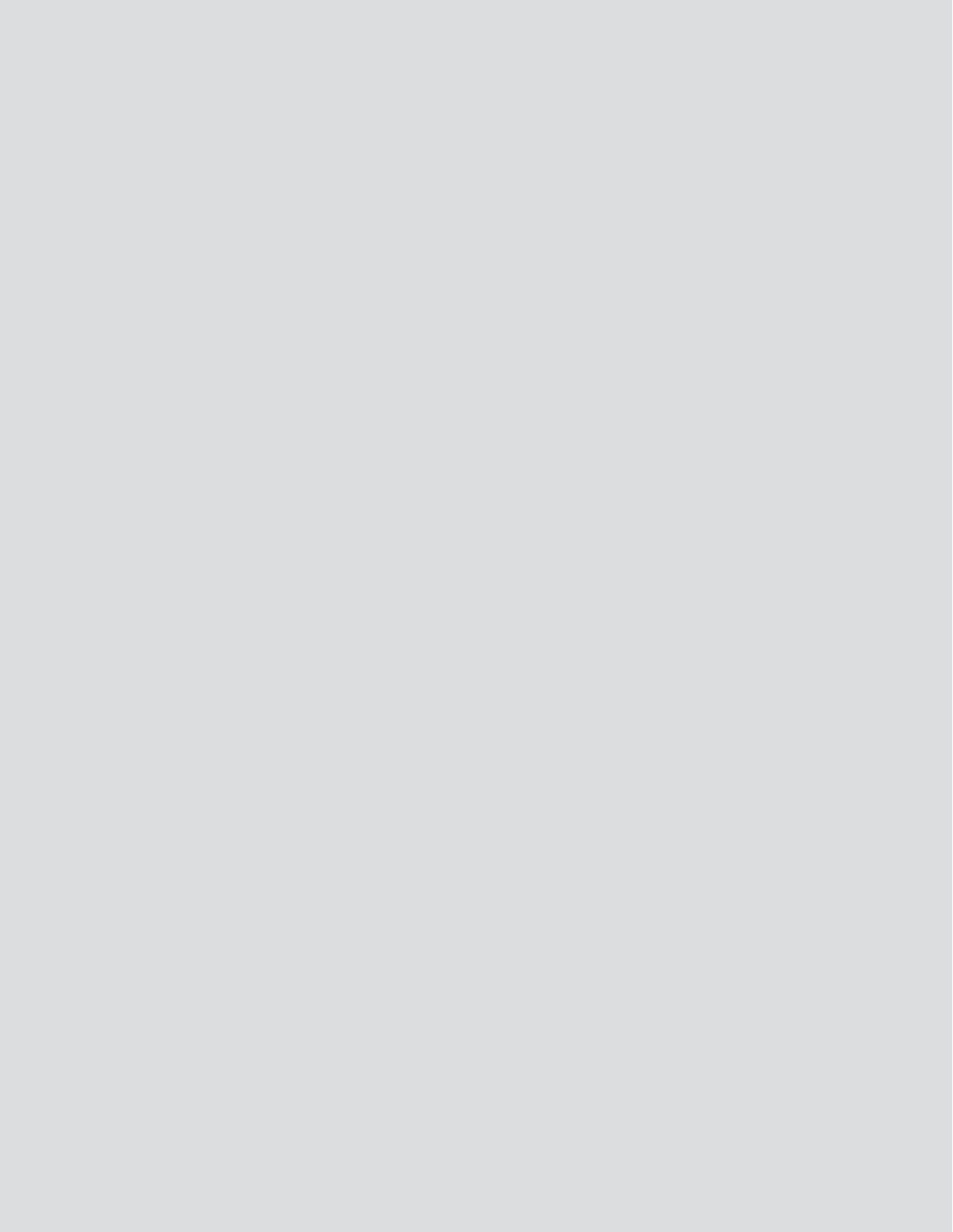# Before Your Kitchen is Delivered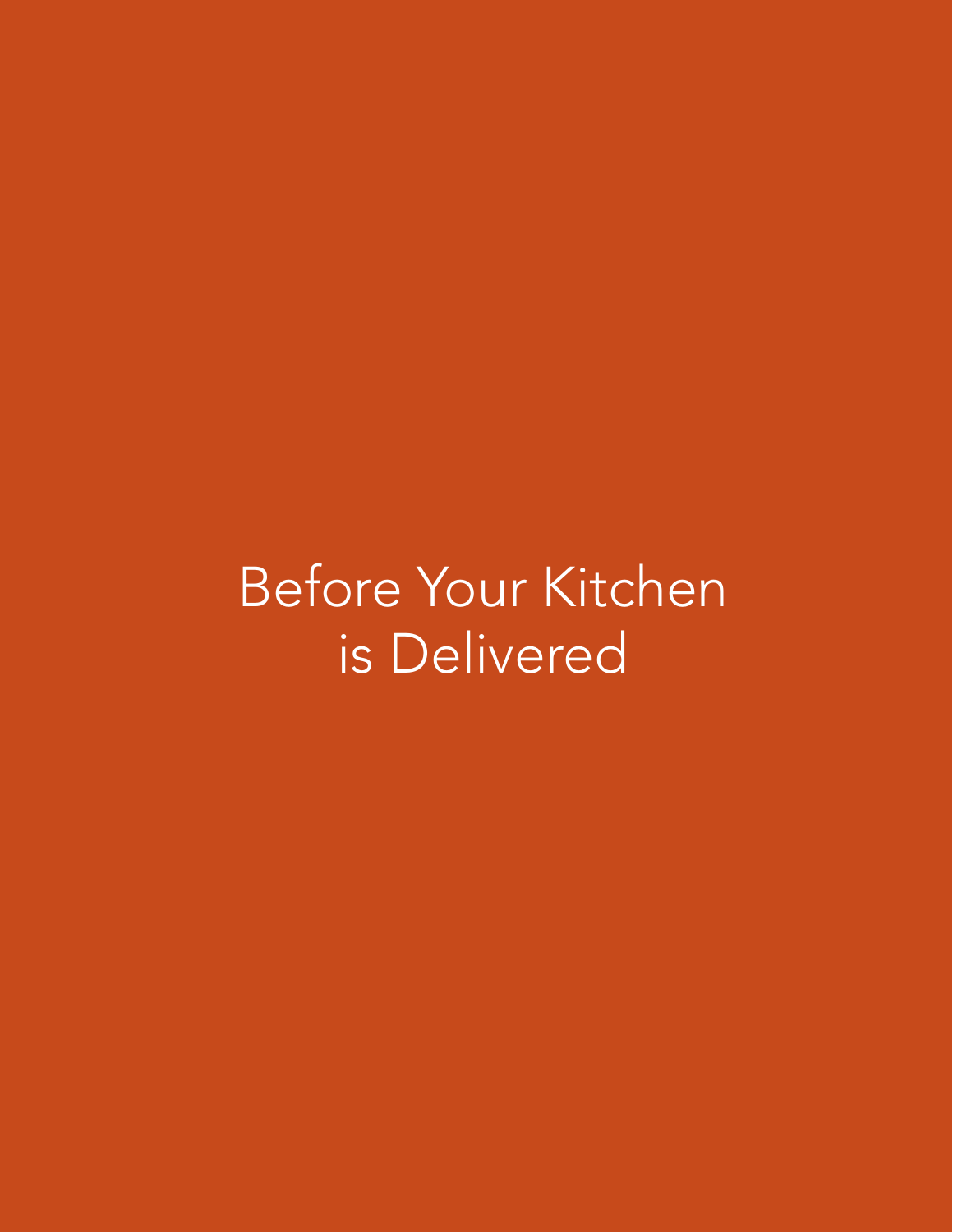### Review the Owner's Manuals for all Appliances

Kalamazoo Outdoor Gourmet Arcadia Series cabinets can be installed indoors or out, without regard to combustibility of surrounding materials. However, our gas and live-fire appliances have very specific restrictions for safe installation and use. Review the owner's manual for any gas appliance in detail before installation. For your convenience, clearances for some of our most popular outdoor cooking appliances are listed below.

Hybrid Fire Grills require 6 inches of clearance between the grill and any combustible surface to the sides and back of the grill. Additionally, any overhead combustible surface must be protected by a properly engineered ventilation hood, no matter how much clearance there is above the grill. NEVER place the grill underneath an overhead combustible structure or surface.

Gaucho Grills require 36 inches of clearance between the sides and back of the grill and any combustible surface. Additionally, any overhead combustible surface must be protected by a properly engineered ventilation hood, no matter how much clearance there is above the grill. NEVER place the grill underneath an overhead combustible structure or surface.

The countertop **Artisan Fire Pizza Oven** requires 6 inches of clearance around the sides and back of the pizza oven to any surface for proper operation. 12 inches clearance is required above the top to any non-combustible surface. Never place the pizza oven underneath an overhead combustible surface. Do not obstruct the open space below the pizza oven. The pizza oven must be placed on top of a noncombustible surface.

Cooktops require 9 inches from the sides and back of the unit to adjacent vertical combustible construction (combustible wall).

Kalamazoo Outdoor Gourmet grills, pizza ovens, cooktops and smokers are not for use indoors, in enclosed areas or breezeways, beneath overhead combustible structures, or on recreational vehicles.

*For some installations, a properly engineered and installed ventilation hood system may*  adequately protect an otherwise combustible overhead structure. We recommend working *with a licensed architect to ensure a safe installation and comply with local codes.*

### Prepare the Site

The patio surface should be as near to level as drainage requirements permit. Although all Kalamazoo kitchen components include stainless-steel leveling legs, installation will go more smoothly on a level surface. For extremely large kitchens, a sloping surface may exceed the adjustability range of the legs from one end of the kitchen to the other. In these instances, footings under the equipment may be needed to compensate.

To avoid settling, never install the kitchen on an unstable surface. If the kitchen is being installed on a deck, roof or balcony, please have your engineer or contractor ensure the area is designed to support the weight of the kitchen and the people who will be enjoying it.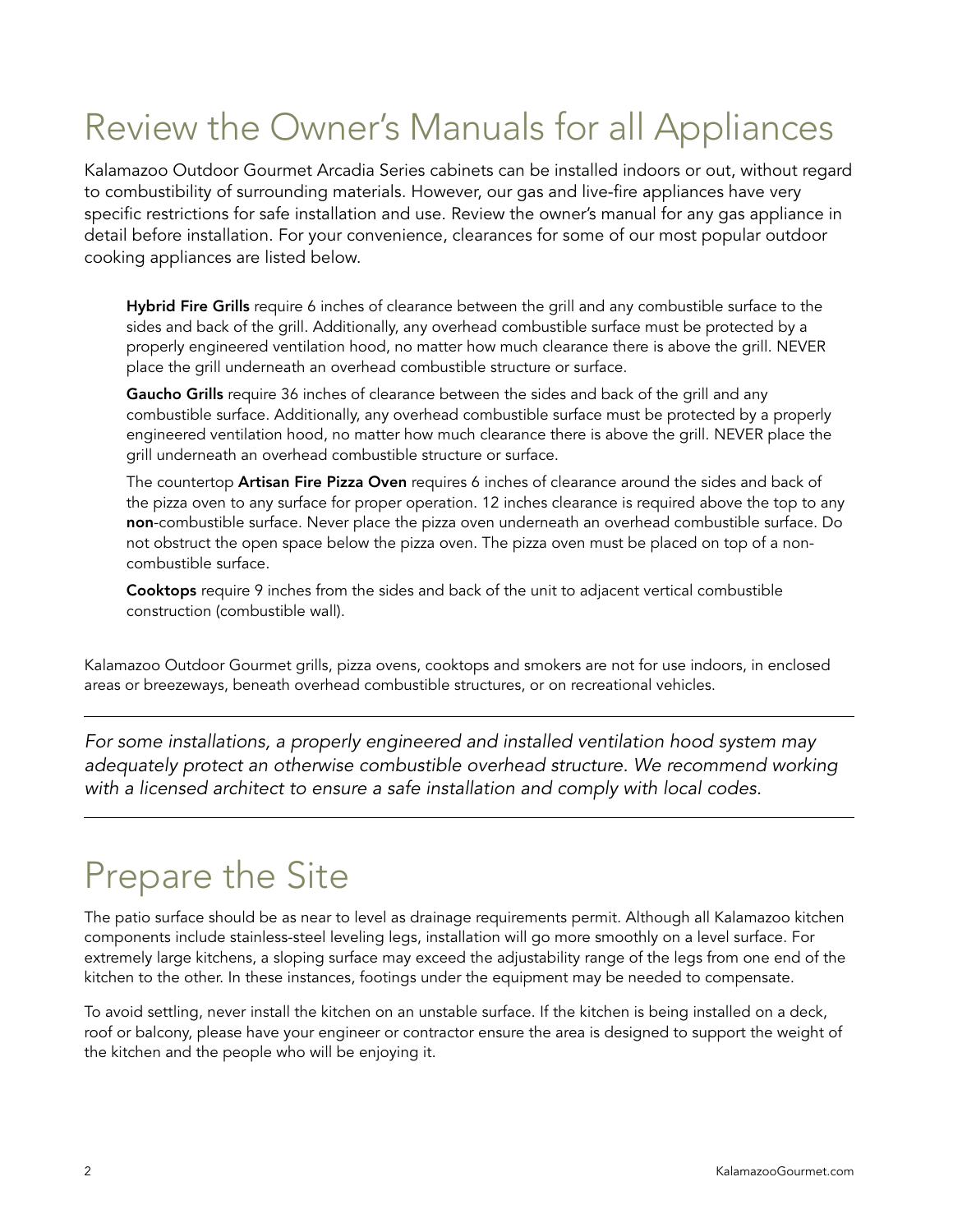# Plan for Proper Plumbing

Kalamazoo Outdoor Gourmet gas-fired equipment exceeds industry standard performance by a wide margin. Your plumber or contractor must account for the total BTUs of all the gas equipment when determining the proper size for the gas line. The total BTUs in conjunction with the length of the gas line will determine the proper diameter for the pipe. The gas pipe supplying a Kalamazoo kitchen is typically greater than 1" in diameter. The pressure must be 7 inches water column for natural gas or 11 inches water column for bulk propane (LP).

Install a separate shutoff valve for each piece of equipment in addition to a main shutoff valve for the entire kitchen. For safety, the shutoff valve should be easily accessible.

Bulk LP and natural gas connections for grills should be 1/2" NPT. Bulk LP and natural gas connections for pizza ovens and cooktops should be 3/8" NPT. For more information, please contact Kalamazoo Outdoor Gourmet customer service at 1.800.868.1699.

### Plan for Proper Electrical

All exterior outlets must be wired with a ground fault interrupt circuit. Subject to local code compliance, Kalamazoo recommends using GFI breakers in the home's electrical panel to power the entire outdoor kitchen rather than installing individual GFI outlets outdoors. If undercounter refrigeration were to trip a GFI outlet under the counter, it would be very difficult to reset. By putting a GFI breaker in the panel, it is easy to reset the kitchen. Of course, you should consult your electrician who should be familiar with local codes and requirements.

Kalamazoo Outdoor Gourmet appliance cabinets and back panels include an electrical box inside for the appliance. There is also an electrical face plate on the front of appliance cabinets, just below the counter on the left or right side. Neither of these electrical boxes is wired. Your custom kitchen drawing from Kalamazoo will show the location for electrical connections on these units.

Plan for proper lighting. Your designer or contractor should help ensure you have adequate task lighting for the grill and all other work centers planned for the kitchen. Additionally, it is nice to plan ambient lighting for the space that is controlled separately from the task lighting. For safety, all paths leading to and from the kitchen should be lit.

### Planning for the Countertops

Although we typically provide countertop dimensions with our kitchen drawings, it is best to have your countertop supplier measure the kitchen to create a template after everything but the countertop has been installed.

Kalamazoo Outdoor Gourmet recommends having a 1/8" groove cut into the underside of counter overhangs to serve as a drip edge. This can help keep cabinets looking cleaner as environmental water will be less likely to flow down the outsides of the units.

Kitchens that have a back splash and are exposed to the elements may benefit from having the counter slope slightly downward at the front to help reduce rainwater accumulation.

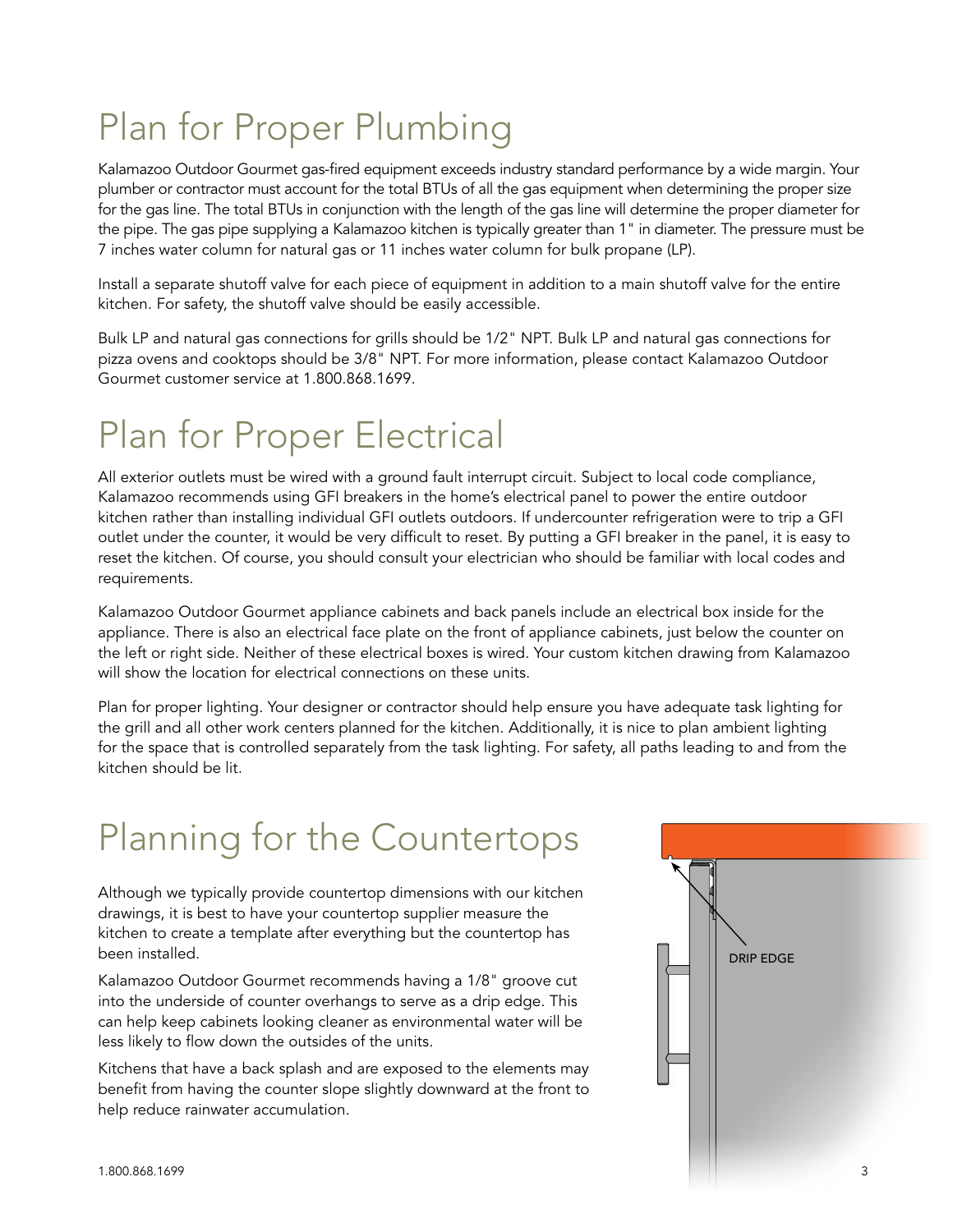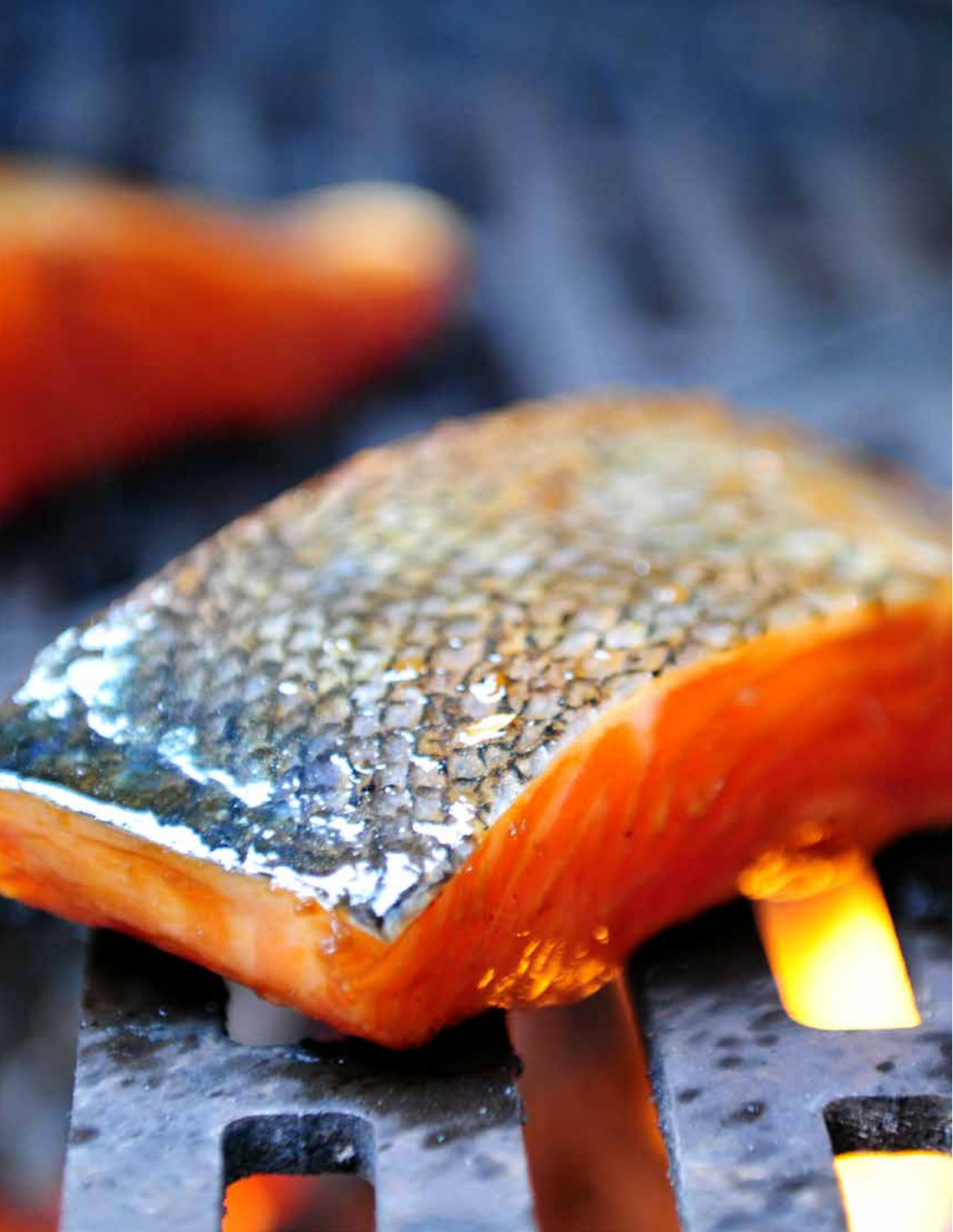When Your Kitchen is Delivered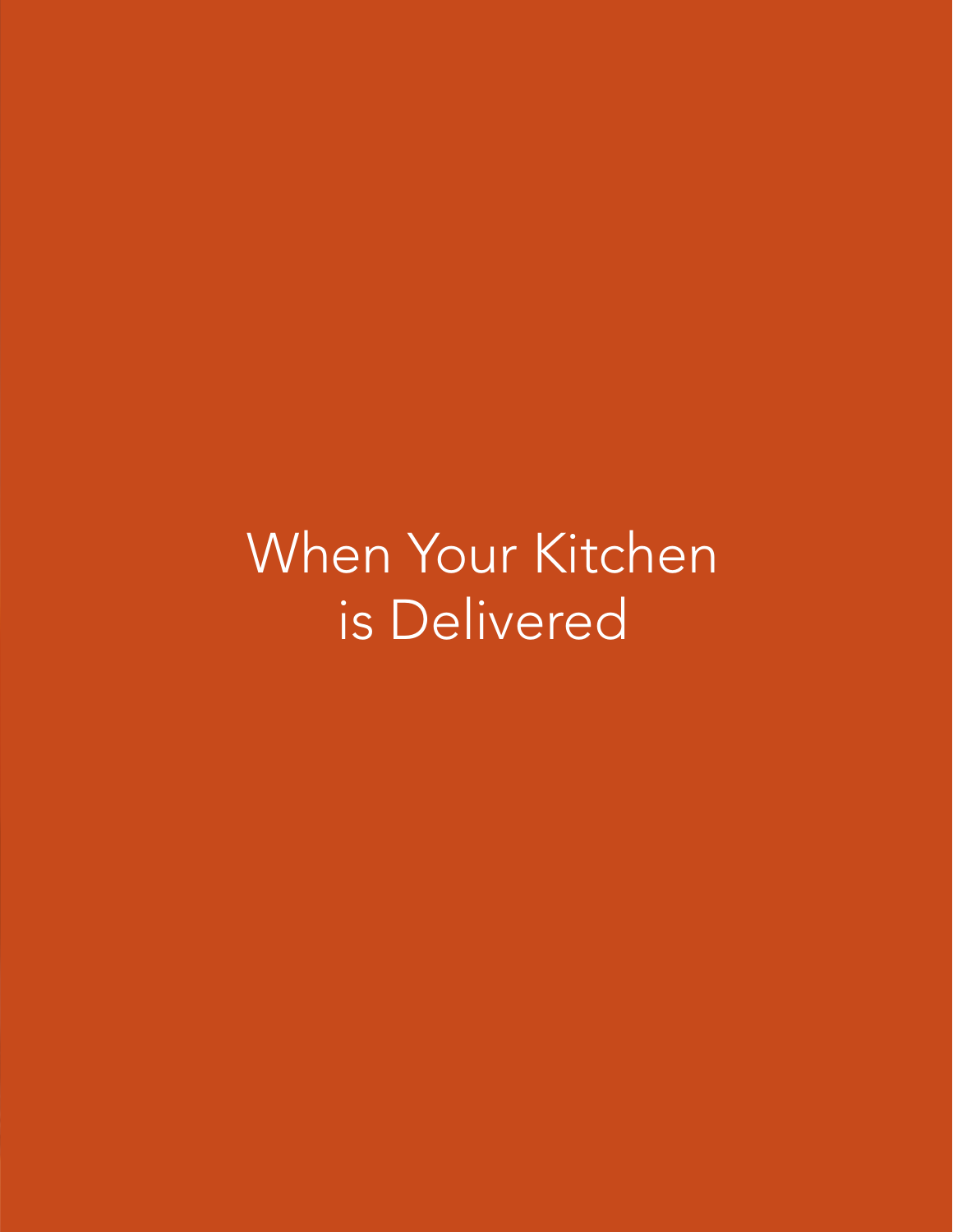# Accepting Delivery

Your order will arrive in sturdy packaging on wooden pallets. Please inspect all packaging immediately upon receipt for any visible signs of damage. Make detailed notes of any damage directly on the bill of lading and have the delivery driver sign the notes. In worst case scenarios, it may be best to refuse delivery. Please call us at 800.868.1699 if you have any questions or concerns about your delivery.

BRONZE LEVEL OR CURBSIDE DELIVERY: This basic level of delivery service means the driver will leave your pallets at "the first dry area" on the property. Please note each pallet can weigh hundreds of pounds. If you are in the midst of a large home project when your kitchen is delivered, you may have a crew available to handle receiving and moving the kitchen. However, if you do not have the ability to move the pallets and lift heavy products, you may wish to consider using the White Glove Delivery service.

WHITE GLOVE DELIVERY: This enhanced level of delivery service requires advanced arrangements and detailed information. The driver and delivery crew will place the pallets at the chosen installation site, remove the products from the pallets and take the pallets and other packaging away. The cost of White Glove Delivery varies greatly by the distance pallets have to be moved, the accessibility of the location and a host of other factors. Detailed information is required before we can accurately quote this delivery service. Lack of information can result in additional charges and/or failed delivery attempts.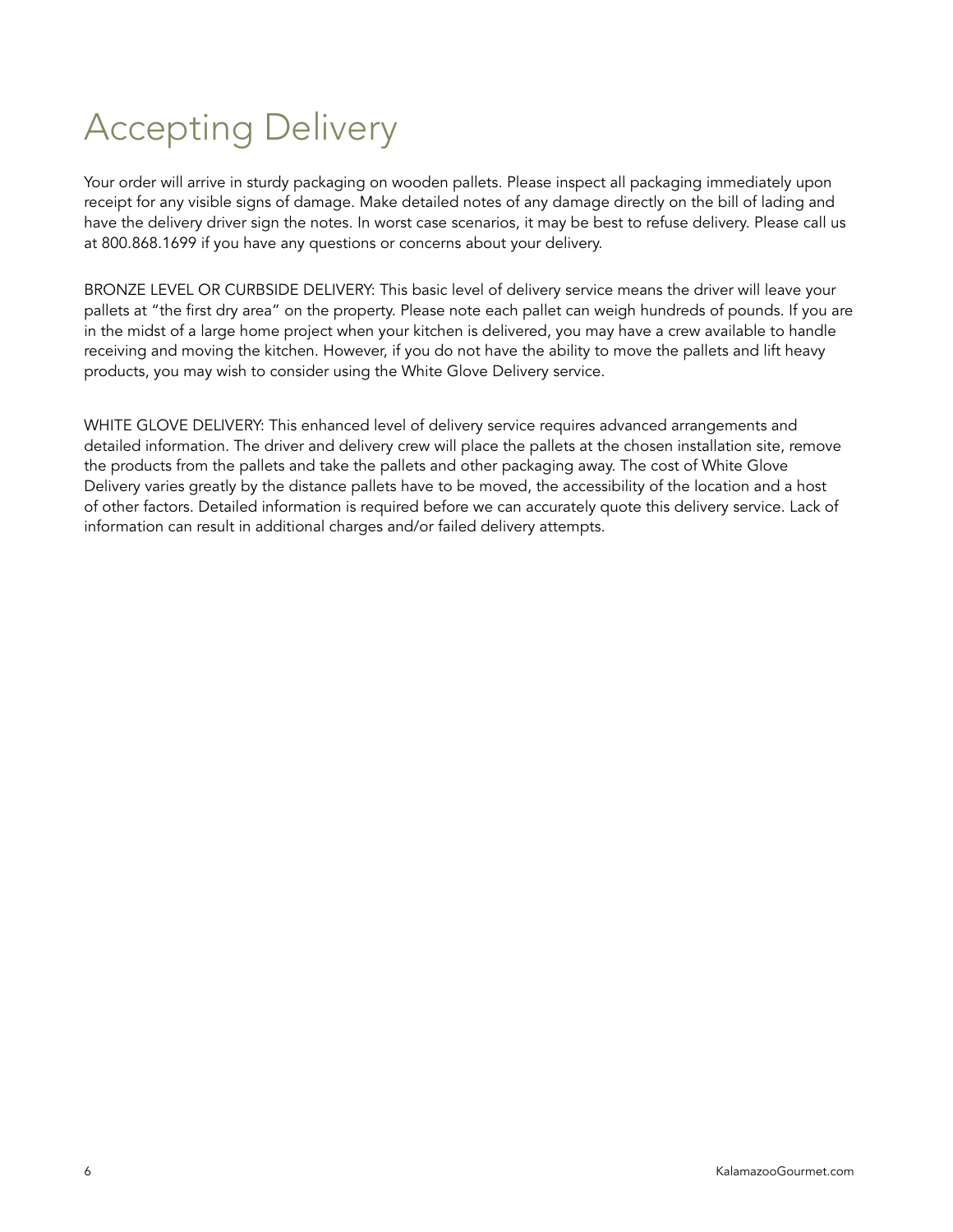# Unpacking Your Kitchen

Many Kalamazoo products ship with accessories and smaller pieces that can easily be lost on a busy job site. We recommend consulting the line items on the sales order as well as the packing list in the owner's manual for each grill, smoker cabinet, pizza oven or other appliance to take inventory of the various parts before any packaging is discarded. Parts that can be lost in the shuffle include:

- Toe kicks
- **Company** Company Company
- Appliance covers
- **Pizza oven stones**
- **Pizza oven manual ignition wand**
- **Grill grates and surface removal tool**
- Gas hoses
- Ash bins
- Rotisserie forks
- Control knobs

#### WARNING:

The clear plastic wrapping that protects your shipment should be removed shortly after delivery. If left on the products for extended periods, it can leave residue that can be difficult to clean off, as well as collect construction dust and environmental debris.

#### WARNING:

The protective film we place on various areas of the stainless steel must be removed shortly after delivery. Film and tape left on products for too long can become very difficult to remove, especially if exposed to direct sunlight.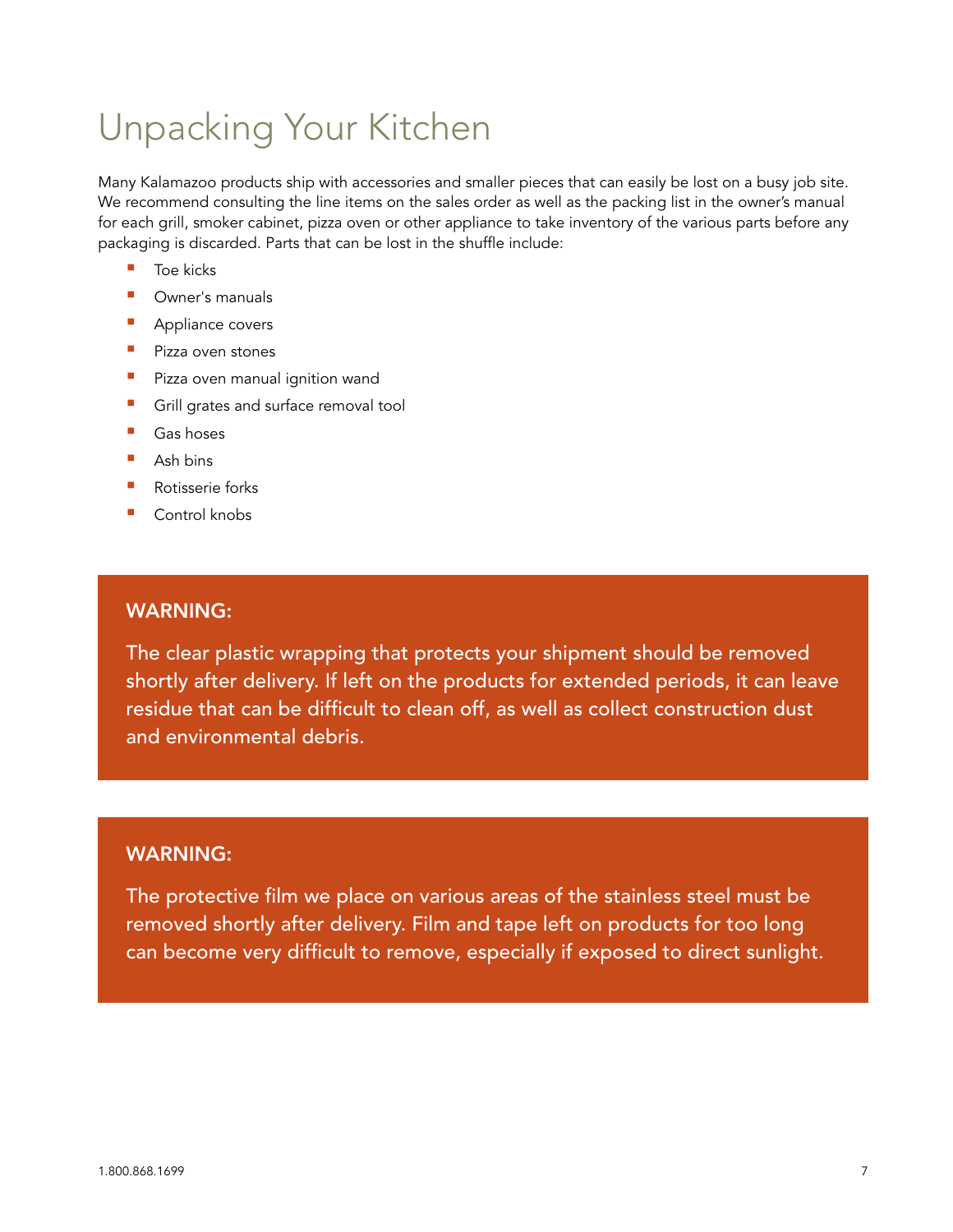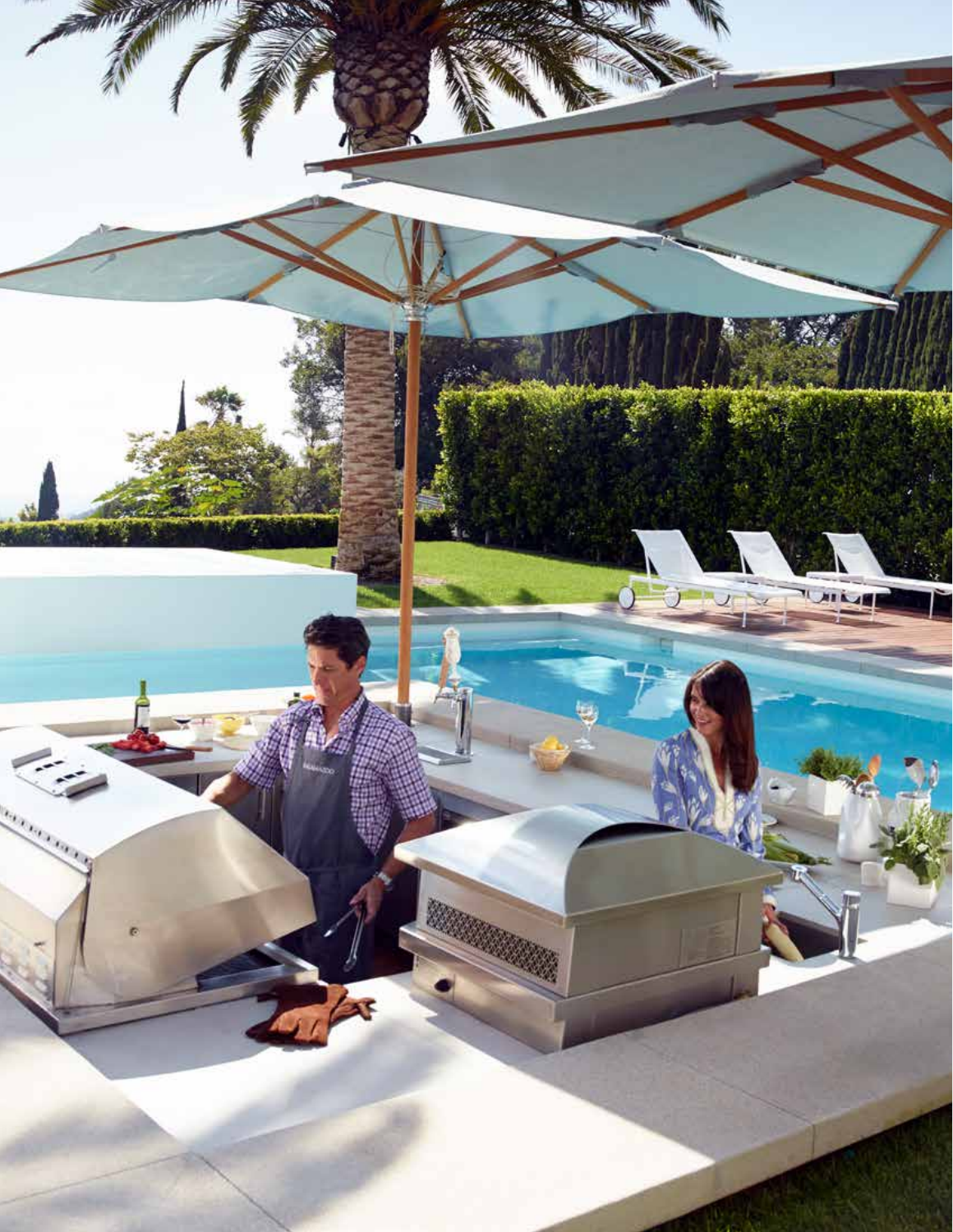Installing Your Outdoor Kitchen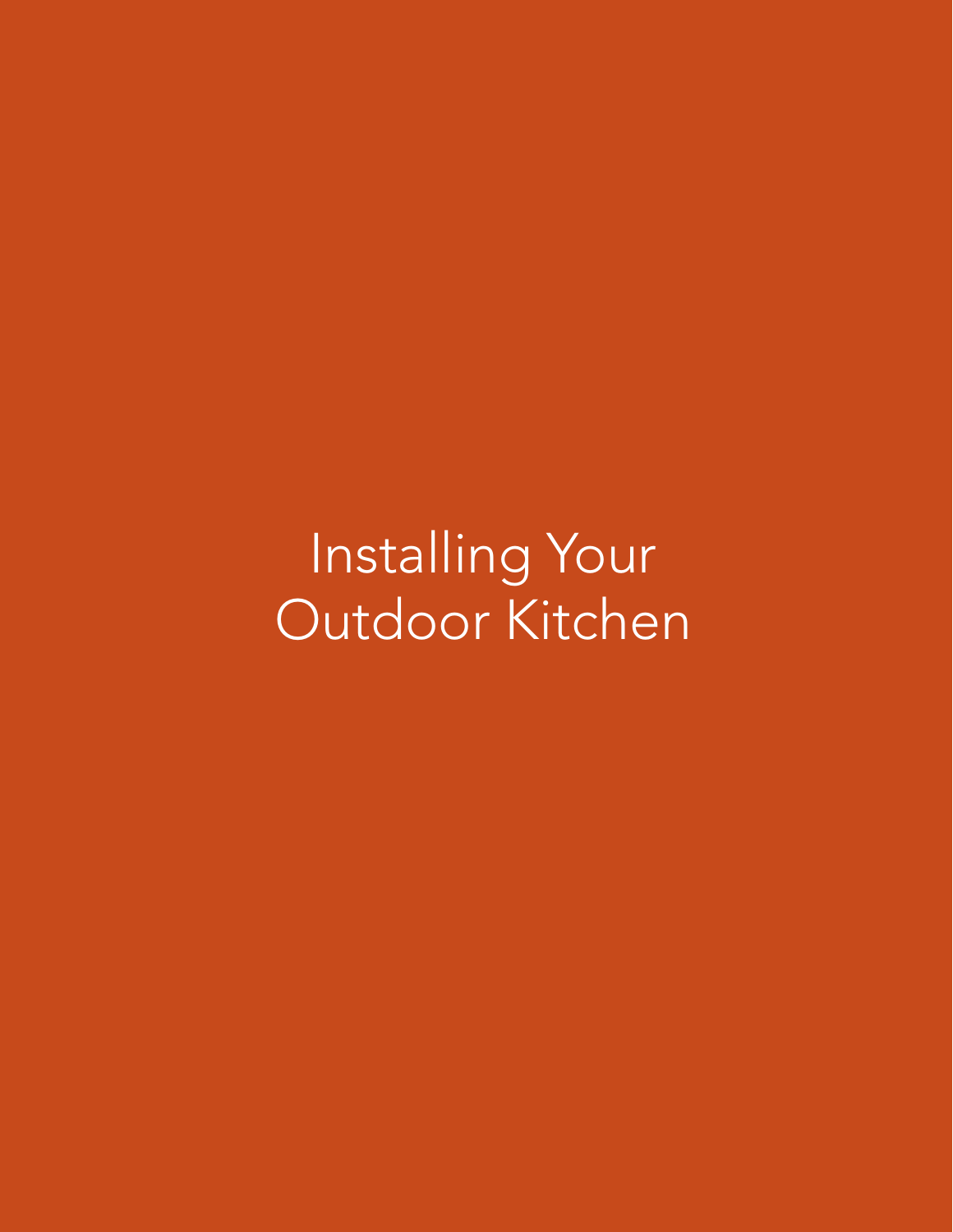### Example Outdoor Kitchen

These instructions will detail the installation steps for the representative outdoor kitchen below.



APPLIANCE CABINET

### Installation Sequence

- **1.** Unpack the outdoor kitchen components near the chosen installation site.
- 2. Roughly position all cabinets, side by side, in order. Do not position the grills or other appliances just yet. Use Kalamazoo Speed Clips (see step 7) to hold back panels upright and in position temporarily.
- **3.** Identify the highest and lowest parts of the patio, and the height difference between these parts of the patio. The maximum leveling adjustment of outdoor kitchen cabinets, in ideal conditions, is 1 1/2". Grills have a greater adjustment range. Refrigeration has less adjustment. Concrete leveling pads may be required to address patio slopes greater than 1 1/2"
- 4. Determine the finished counter height. Standard counters are 36" tall. Factoring in the countertop thickness and the finished countertop height desired, level the units at the highest and lowest parts of the patio to immediately identify any potential problems. Adjust the desired countertop height, if necessary, to address the patio slope.
- 5. Once all the cabinets and back panels are in position, level, square and plumb each component.
- 6. Proper leveling will create a flat surface for countertop installation. It will also create even gaps between adjacent doors and drawers. Cabinet bodies must touch neighboring cabinets at the front and back from top to bottom. If there are uneven gaps, the cabinets are not yet properly leveled.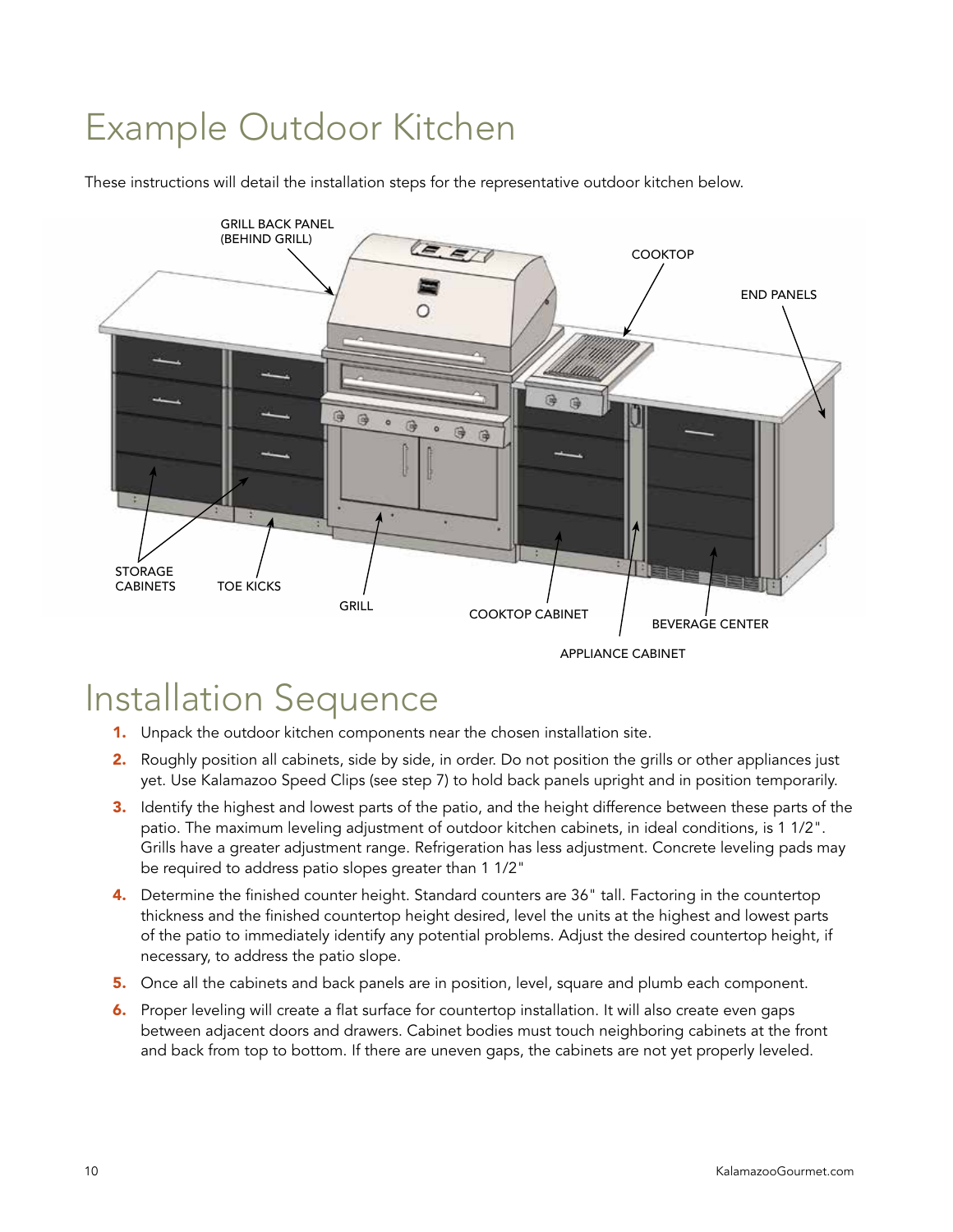

- 7. The tops of each cabinet and filler panel connect to adjacent units at the tops using the included Kalamazoo Speed Clips. These clips make installation easier. The unique design allows you to use the "ears" to draw together two units and ensure a snug fit.
	- A. Position the clip at an angle on top of the two layers of steel.
	- **B.** Rotate the clip to leverage the two layers of steel together.
	- C. Push the clip down fully into position.

Storage cabinets and appliance cabinets connect at four corners of the top. Back filler panels connect at the back of the top only. Do not install speed clips in the front slots if you are not joining two units together there.

8. Make all electrical connections for appliance back panels and appliance cabinets.



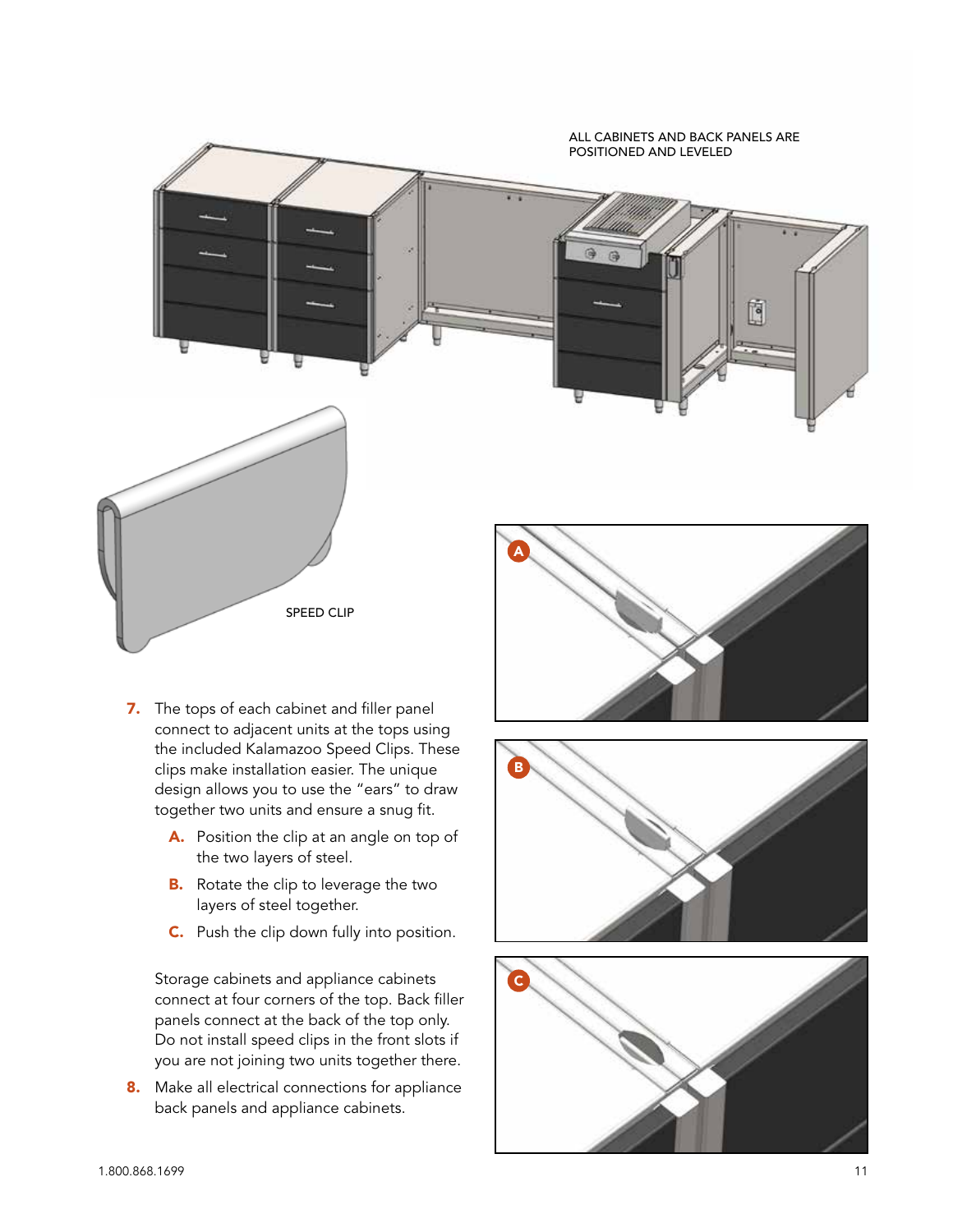9. The bottoms of adjacent cabinets connect together with clips that secure with the included thumb screws.

First, insert the thumb screw into the clip until the end of the screw is flush with the inner surface of the clip (not protruding). Clips pivot into the matching slots under the front and rear of each cabinet junction (appliance back panels and grill back panels only clip at the rear).

*NOTE:* The clips should slide in easily. If they do not, there is likely a problem with the cabinet alignment. Refine the alignment, both vertically and laterally, until the clip slides in easily.

Tighten the thumb screw once the clip has been fully inserted.

#### BOTTOM CLIP WITH THUMB SCREW



$$
\textcolor{red}{\bigcirc}
$$



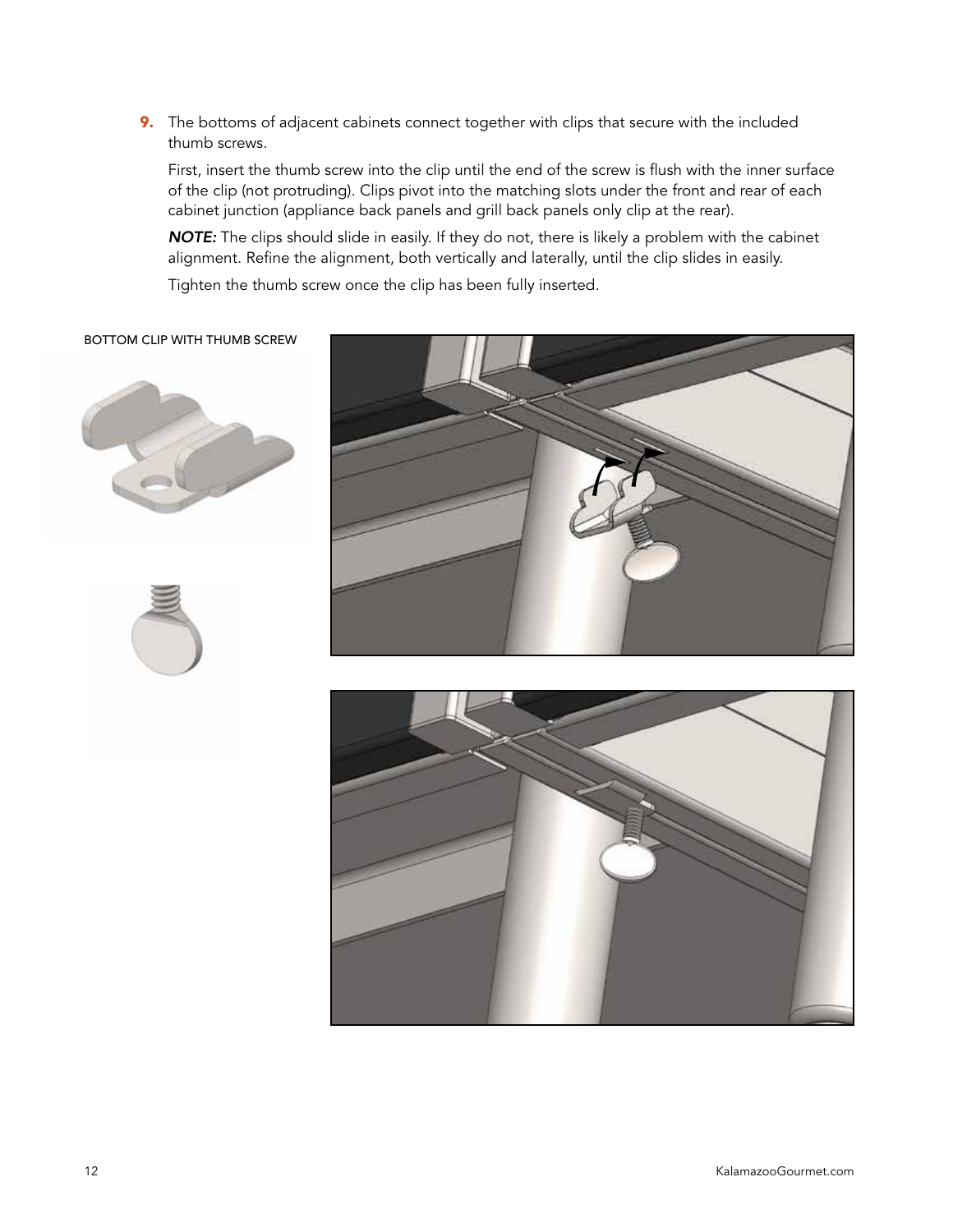**10.** If applicable, carefully place the cooktop onto the top of the cooktop cabinet. The cooktop will set down into the opening in the front of the cabinet and over the two posts that extend up from the top of the cabinet. When positioned correctly, the cooktop will protrude from the front of the cabinet a few inches and it will not be able to slide forwards or backwards.

Run the gas hose along the top of the cabinet towards either the left or right hole near the back of the unit. Thread the gas hose through the hole so that it runs down through the gas line channel on the side of the cabinet and out the hole in the cabinet floor.

Connect the gas line to the gas supply before installing any toe kicks that may impede access.







ROUTE THE GAS HOSE DOWN THROUGH THE CABINET OUT THE BOTTOM HOLE



REPLACE GAS LINE COVER. SECURE WITH SCREW AT TOP

11. The grill height should be adjusted for the proper clearance for the countertop thickness that has been selected. The countertop will slide between the cabinet tops and the bottom of the hood base on the built-in grills. Please allow 1/8" clearance between the bottom of this flange around the grill and the top of the finished countertop.

Carefully slide the grill(s) into the opening so that the face of the grill sits 1" forward of the cabinet doors. Refrigeration height should be adjusted to sit nearly level with, but just below, the tops of the cabinets. The weight of the countertop (once installed) should not rest on the refrigeration.

- **12.** Make all gas connections and test for leaks.
- **13.** Plug in all electrical cords, including the grill and refrigeration.

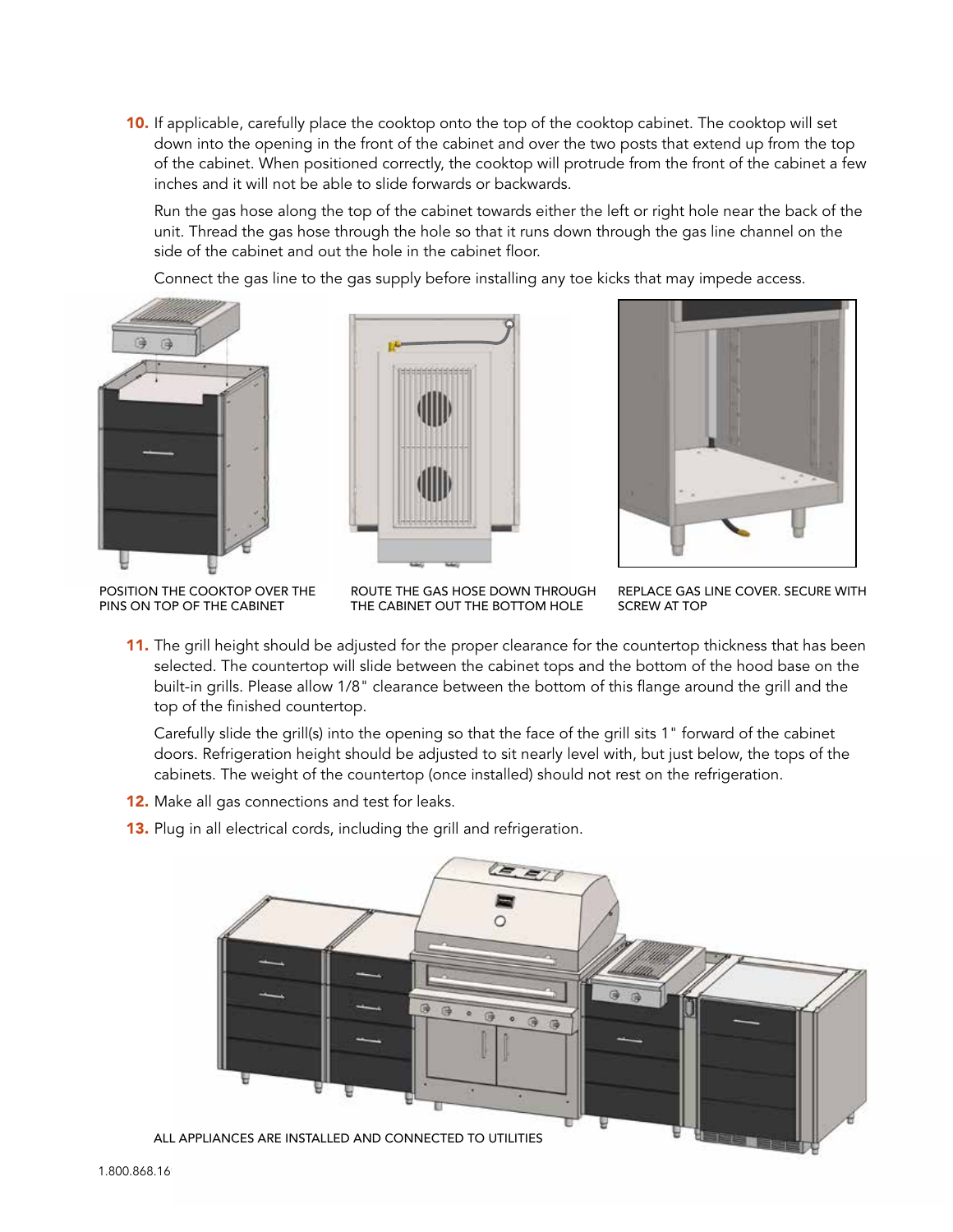14. Install the front and back toe kicks by clipping them on to the cabinet legs. Toe kicks are adjustable in height. Loosen the screws slightly to slide the rear layer upward to contact then bottom of the cabinet. Then re-tighten the screws.



- 15. Side toe kicks connect in one of two ways, depending on the kitchen design. For island kitchens, the side toe kicks connect to the front and rear toe kicks. For kitchens against a wall, the side toe kicks connect to the front toe kick and the rear leg.
	- A. Install screw and spacer assemblies on the ends of front toe kicks (and rear toe kicks, if applicable).
	- **B.** The slots on the side toe kicks slide over the spacers behind the screw heads. Slide the side toe kicks in and downward until they are flush. If this installation is against a wall, the front of the side toe kicks slides over the spacers, and the rear snaps on to the rear leg of the cabinet with a plastic C-clip.



SIDE TOE KICKS CONNECT TO FRONT AND REAR TOE KICKS, OR TO FRONT TOE KICK AND REAR LEG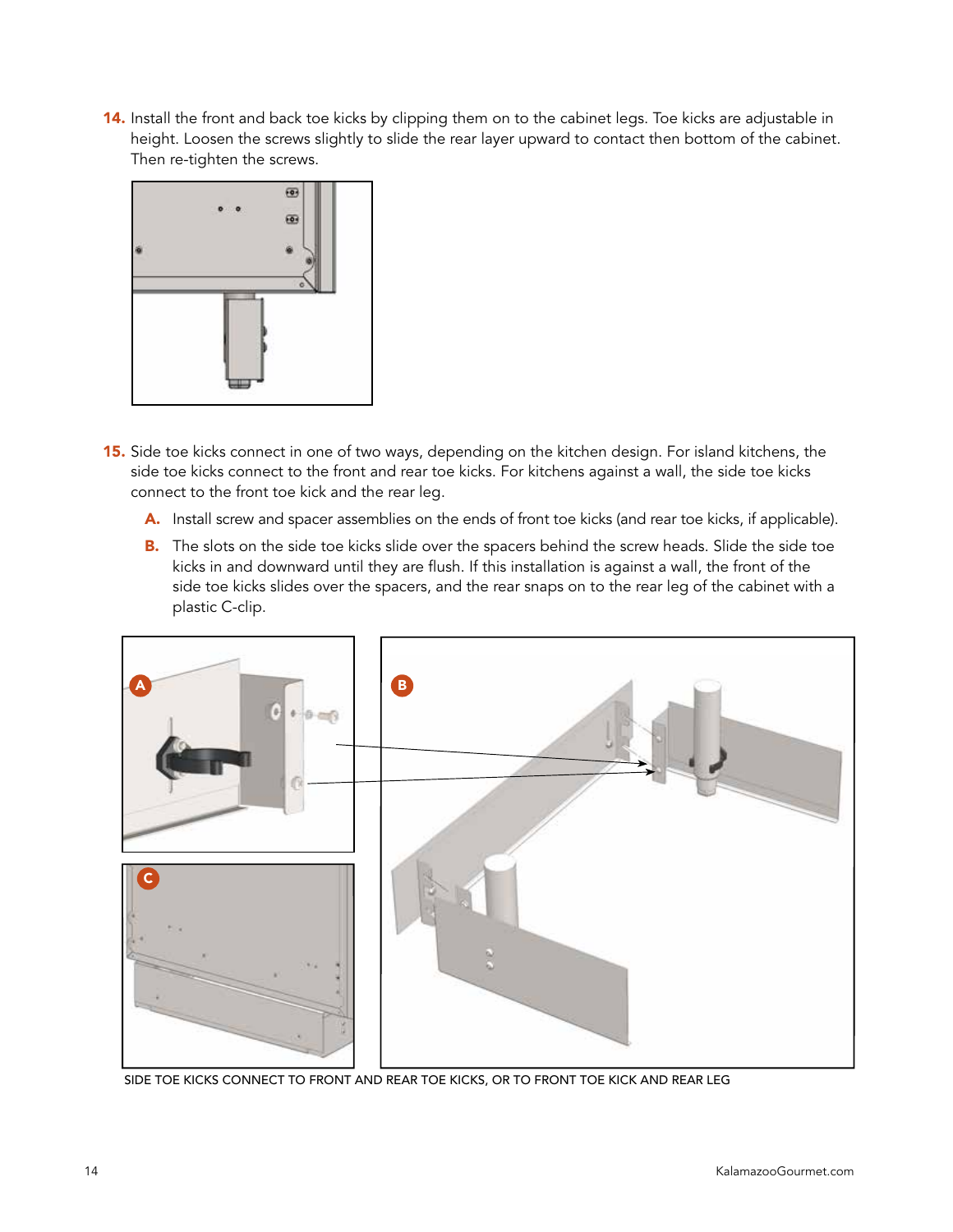16. If you are installing end finishing panels on your kitchen, install screws with spacers and flange nuts to the holes at the bottom-front and bottom-rear of the end cabinet side. The spacer and screw should be positioned on the outside of the cabinet. See below.



INSTALL THE SCREWS, SPACERS AND NUTS FOR MOUNTING THE END FINISHING PANELS

17. The end finishing panel drops over the spacers and on to the screws. Ensure the end panel is snug against the cabinet and properly seated on the spacers. Install speed clips (SEE STEP 7) to fasten the top of the panel to the cabinet.



INSTALL THE END FINISHING PANELS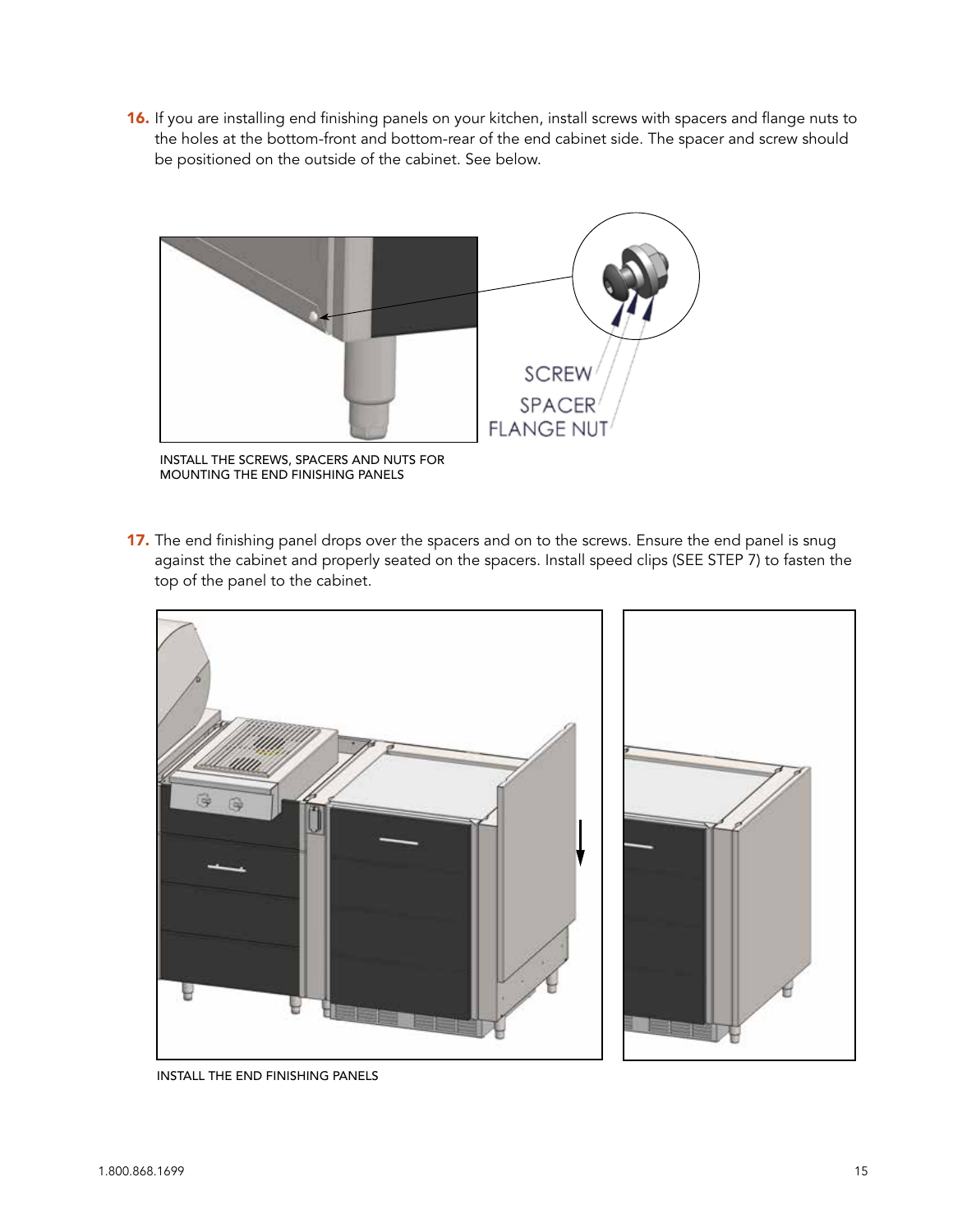18. The back finishing panels have spacer screws that match up with corresponding slots on the rear of the cabinet. Align back finishing panel against cabinet and slide down into slots.





INSTALL THE BACK FINISHING PANELS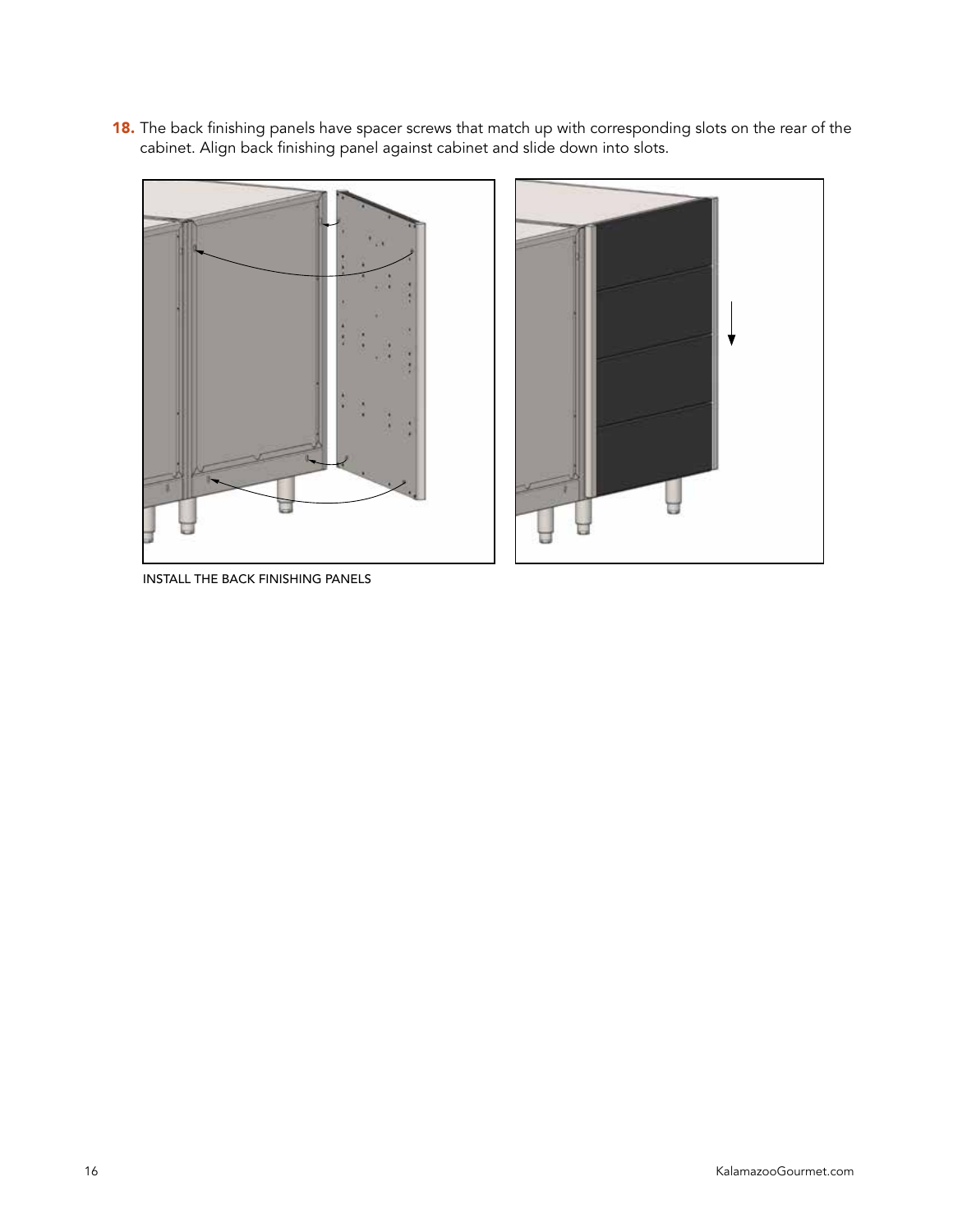- **19.** Test all appliances for proper operation before installing the countertops.
- 20. Install the countertops. Dry fit all pieces first to ensure proper alignment. Remove the counter and then, working one section at a time, lay a bead of silicone around the top perimeter of each cabinet, appliance cabinet and back filler panel. *DO NOT silicone the tops of any appliances.* Install the counter and let the silicone set for the proper amount of time according to the manufacturer's instructions.



A SILICONE BEAD AROUND THE TOP OF EACH CABINET SECURES THE COUNTERTOP

21. Seal the seam between any cooktops and the countertop with clear silicone, or a silicone that matches your countertop. Do not silicone the front section of the cooktop. This is the control panel. The control panel should be extended beyond the front edge of the countertop in its entirety. It must be able to be removed in order to change the batteries and for service. Do not silicone around the grill.



SEAL THE GAP BETWEEN THE COUNTERTOP AND THE SIDES AND BACK OF THE COOKTOP

22. Install sinks, faucets and any other additional features to complete the outdoor kitchen.

#### 23. Enjoy!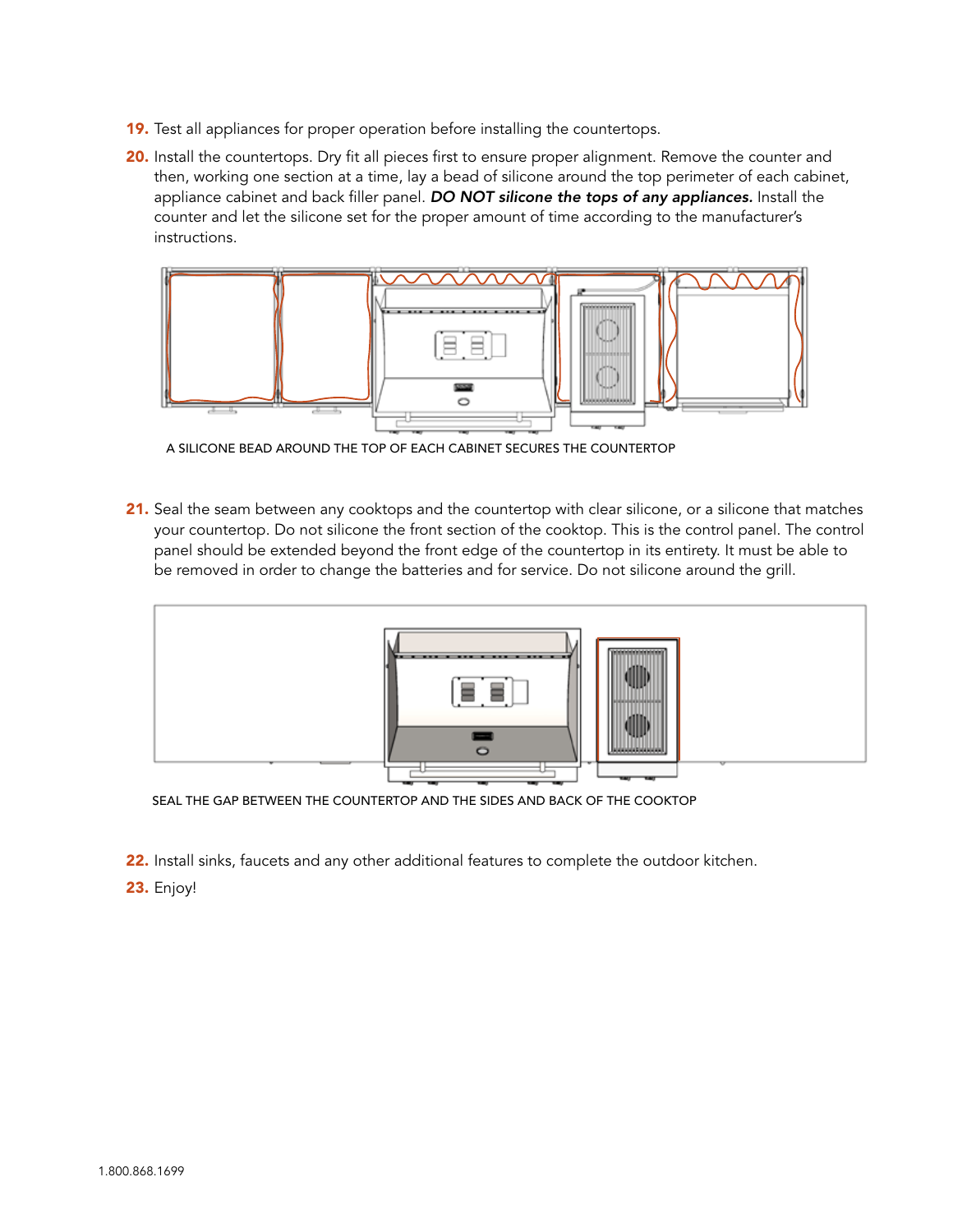### Caring for Natural Ipe Wood Cabinetry

The ipe wood used on Arcadia cabinetry is pre-treated with Penofin oil. To maintain the rich, dark color, periodic treatment with more Penofin oil will be necessary. In most environments, treating the wood once or twice each year is all that is necessary to maintain the factory appearance. Your installation may require more frequent oiling.

Oiling the ipe wood is purely an aesthetic decision. If you prefer a natural, gray, weathered appearance, then you can simply let this occur naturally.

Do not use a pressure washer to clean your cabinets.

### Caring for Powder Coated Cabinetry

The durable powder coated panels on Arcadia cabinetry is polyester-based for the best durability and fade resistance available. To clean the coating, Kalamazoo recommends a mild soapy solution. Rinse well, then clean the stainless steel portions of your cabinetry with a nontoxic stainless steel polish.

### Caring for Stainless Steel

The stainless steel accents on Arcadia cabinetry are best polished using a clean micro fiber towel and a nontoxic stainless steel polish. Kalamazoo recommends spraying the polish directly on the towel, then wiping the stainless steel. Always try to polish with a motion in the same direction of the stainless steel grain. Spraying directly onto the towel minimizes the amount of polish that may get on the wood or powder coated panels. Polishing with the grain minimizes scratches.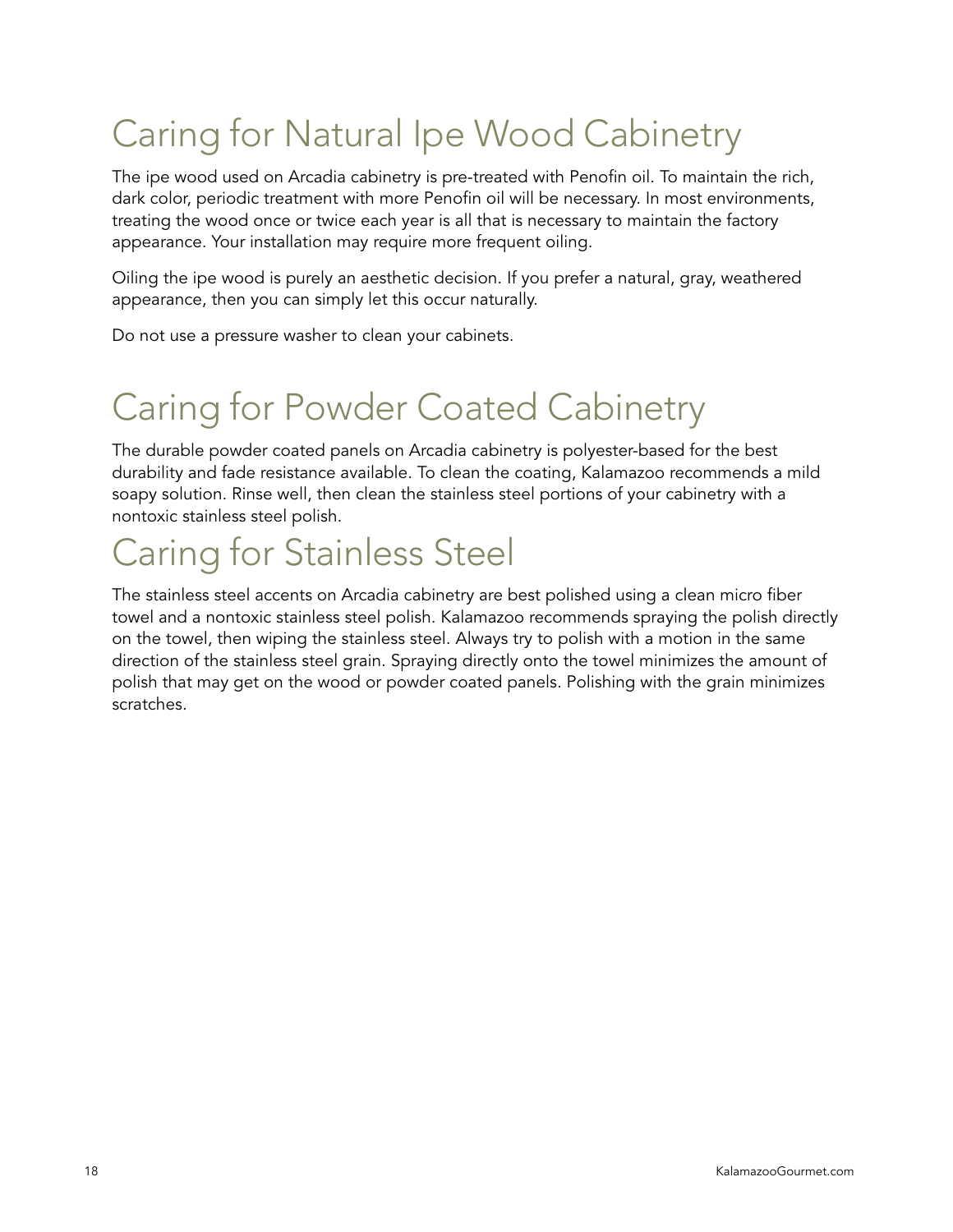All specifications and other information contained in this Installation Guide are based on the latest product information available at the time of printing. Because Kalamazoo Outdoor Gourmet is always focused on product improvement, we reserve the right to make changes at any time. This includes all specifications of the product.

© 2017 Kalamazoo Outdoor Gourmet, LLC. Not to be reproduced wholly or in part without specific written permission from Kalamazoo Outdoor Gourmet, LLC.

#### Kalamazoo Outdoor Gourmet

*Chicago Headquarters* 810 West Washington Boulevard Chicago, IL 60607

*Kalamazoo Plant* 8566 Krum Avenue Galesburg, MI 49053

1.800.868.1699 KalamazooGourmet.com